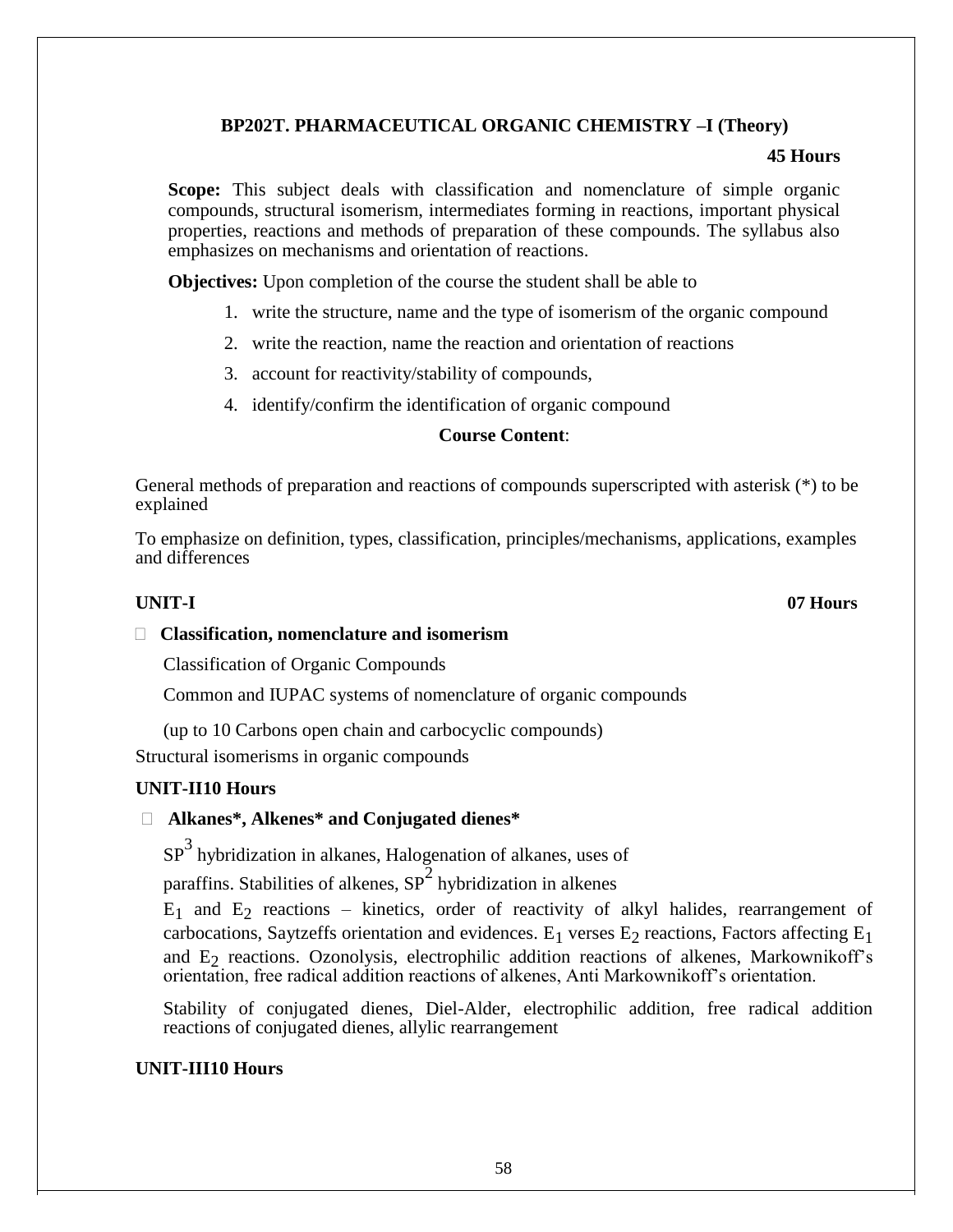# **Alkyl halides\***

 $SN<sub>1</sub>$  and  $SN<sub>2</sub>$  reactions - kinetics, order of reactivity of alkyl halides, stereochemistry and rearrangement of carbocations.

 $SN_1$  versus  $SN_2$  reactions, Factors affecting  $SN_1$  and  $SN_2$  reactions

Structure and uses of ethylchloride, Chloroform, trichloroethylene, tetrachloroethylene, dichloromethane, tetrachloromethane and iodoform.

 **Alcohols\*-** Qualitative tests, Structure and uses of Ethyl alcohol, chlorobutanol, Cetosteryl alcohol, Benzyl alcohol, Glycerol, Propylene glycol

# **UNIT-IV10 Hours**

# **Carbonyl compounds\* (Aldehydes and ketones)**

Nucleophilic addition, Electromeric effect, aldol condensation, Crossed Aldol condensation, Cannizzaro reaction, Crossed Cannizzaro reaction, Benzoin condensation, Perkin condensation, qualitative tests, Structure and uses of Formaldehyde, Paraldehyde, Acetone, Chloral hydrate, Hexamine, Benzaldehyde, Vanilin, Cinnamaldehyde.

## **UNIT-V 08 Hours**

## **Carboxylic acids\***

Acidity of carboxylic acids, effect of substituents on acidity, inductive effect and qualitative tests for carboxylic acids ,amide and ester

Structure and Uses of Acetic acid, Lactic acid, Tartaric acid, Citric acid, Succinic acid. Oxalic acid, Salicylic acid, Benzoic acid, Benzyl benzoate, Dimethyl phthalate, Methyl salicylate and Acetyl salicylic acid

 **Aliphatic amines\* -** Basicity, effect of substituent on Basicity. Qualitative test, Structure and uses of Ethanolamine, Ethylenediamine, Amphetamine